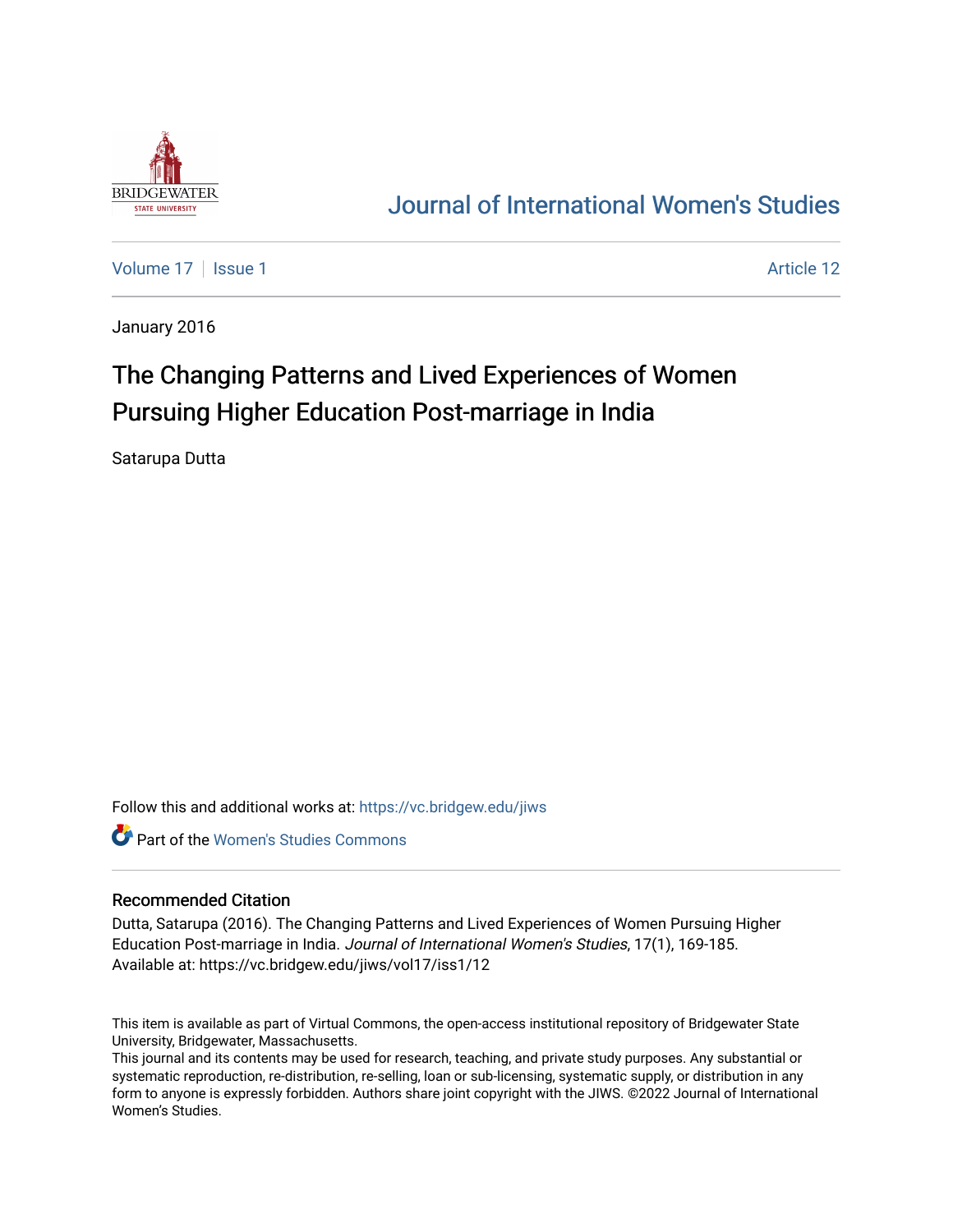#### Dutta: Women Pursuing Higher Education Post-marriage in India

This journal and its contents may be used for research, teaching and private study purposes. Any substantial or systematic reproduction, re-distribution, re-selling, loan or sub-licensing, systematic supply or distribution in any form to anyone is expressly forbidden. ©2016 Journal of International Women's Studies.

# **The Changing Patterns and Lived Experiences of Women Pursuing Higher Education Post-marriage in India**

By Satarupa Dutta<sup>1</sup>

#### **Abstract**

This study explores from a phenomenological stand point, the lived experiences of thirty Indian women and struggle to pursue higher education post marriage. It encompasses the life-worlds of two distinct generations—women who had achieved higher education post-marriage, at least 20 years ago (pre-1994); and married women who are currently enrolled with a university. Using the life course perspectives' concept of time and social ecology, the experiences of these women have been analysed thematically to understand the changing patterns in these women's perception of a) self which includes identification with oneself, individual behaviour, motivational level, multiple roles management, concept of space and boundary and self-assertion; and b) environment which encompasses their interaction with the social environment, the available support systems and dynamics associated with it.

*Key Words*: Women and higher education, marriage, Indian women, life course

#### **Introduction**

 $\overline{a}$ 

Different genres of scholars from feminist theorists to economists have always pointed out that family obligations play a key role in women's career decisions (Hartmann, 1981; Moen, 1991; Wattis & James, 2013). But in recent times, a significant deconstruction of women's experiences of power, sexuality, reproduction and work within the family structure has attracted multiple researchers (Parikh & Shah, 1994; Rajadhyaksha & Smita, 2004; Palanivel & Sinthuja, 2012). This study uses the life course perspective to unravel lived experiences of women and their struggle to achieve higher education post marriage.

# **Life Course Perspective**

The life course approach was first traced to the pioneering work of Thomas' and Znaneicki's 'The Polish Peasant in Europe and America' and Mannheim's essay on the 'Problem of generations' (Elder et al. 2003). The theoretical construct primarily defines the relationship of human behaviour and environment in the cycle of time. It looks at the transitions in a person's life from birth to death and focuses on the impact of various biological, psychological, social and economic factors. According to Hutchinson (2010), there are five basic concepts associated with the life course perspective—cohorts (a generational group of people of a given culture who experienced specific social changes at the same age and in same sequence), transitions (change in ones' role and status which is distinct from the previous ones), trajectories (long term patterns of constancy and change), life events (a major incident involving a sudden change with a serious

<sup>&</sup>lt;sup>1</sup> The author is associated as a Senior Research Fellow with Tata Institute of Social Sciences, Mumbai pursuing her Ph.D. in Social Work. Her areas of research interest include child, women and family studies.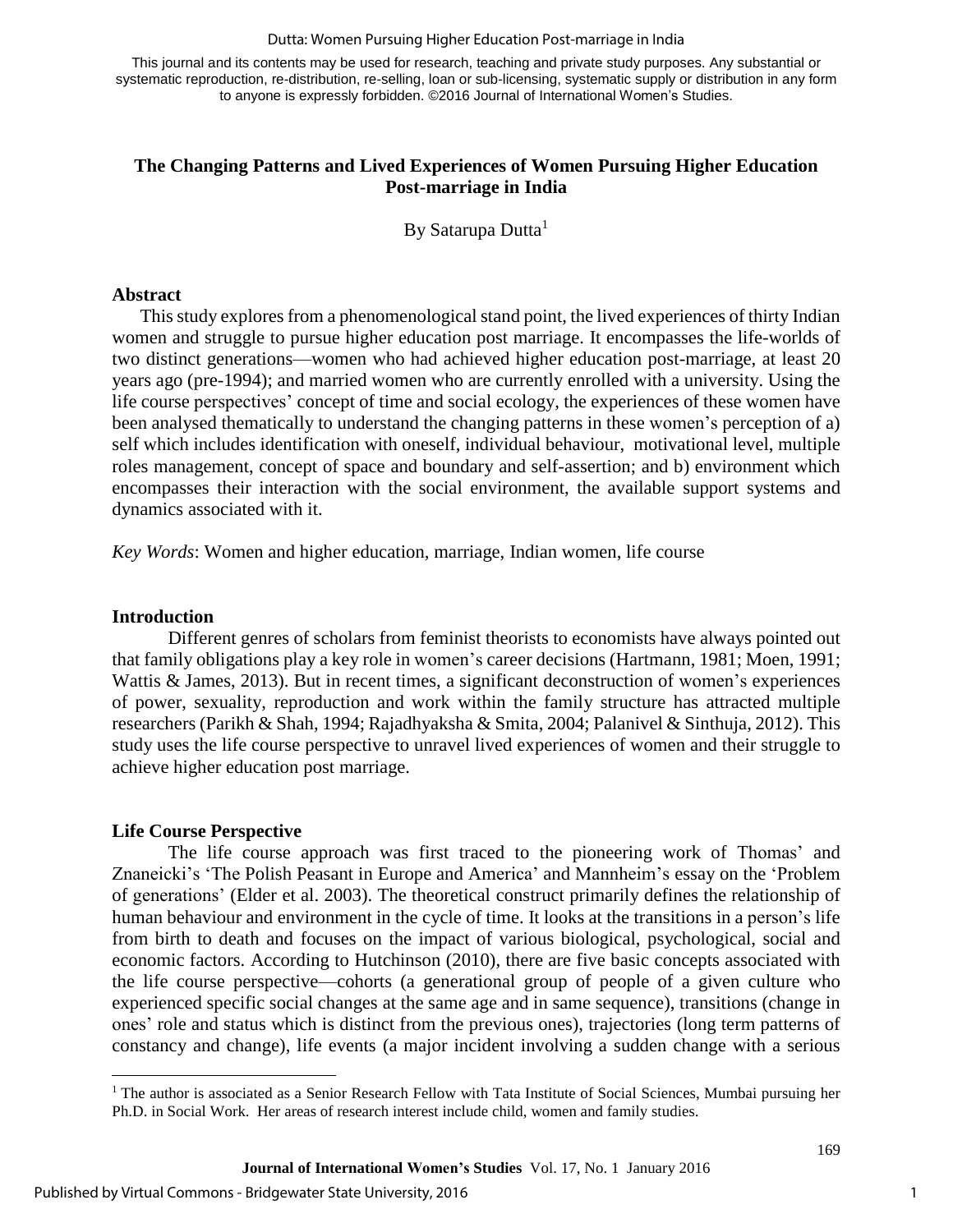impact and long term effects) and turning point (life event or transition that generates lasting shift in the life course trajectory). These concepts are the keys to understand the interplay in human life. The life course of an individual is viewed as a phenomenon. It is not only based on his role and behaviour connected with his biological age and stage of development but also linked to his shared relationships and the associated social meaning and interpretation of wider social, historical and cultural trends attached to it across time and space (Elder, 1980). It encompasses 'cohort variations, social class, culture, gender and individual agency' (Hutchinson, 2010: 21).

Basing on the fundamental conception, the life course perspective has been developed by scholars across various schools and disciplines. It has been approached from the perspective of individuals as well as collectives like the family. The life course perspective in the study of the family was propounded by Bengtson and Allen (1993). They viewed it as a 'contextual, processual and dynamic approach' to capture the change in the relationships and roles of individual family members and also family as a social unit over time (Bengtson and Allen, 1993: 492). To explain their perspective they derived four basic assumptions.

The first is the multi-dimensional assumption of time. Ontogenetic time refers to phases of development related to biological age from birth to death. The generational time relates to the 'biogenetic statuses within the family' and the respective roles, expectations and identities attached to it (Bengtson and Allen, 1993: 481). Historical time deals with the transitions in the individual family members and family as a unit over historical periods. Bengtson and Allen argues that the events which occur over these three dimensions of time have an impact on the individual behaviour, their social interaction and also on the social construct of families over time.

The second dimension is the social ecology assumption derived from Bronfenbrenner's Ecological Theory (1979). According to this assumption, the multiple systemic levels within which a family is located, have a direct influence on the events that family members experience over the passage of time. While at the micro-level, individuals' social interactions play a role, cultural values interpret life events at the meso-level and finally, the encompassing macro-structural context have a cohort effect on the family members and also on the family as a social unit placed in the ambit of ontogenetic, generational and historical time (Bengtson & Allen 1993).

The third assumption states that the nature of interaction which occurs over time, period and cohort are dynamic and adapts in accordance to the feedback received from the social structure.

The fourth concept concludes that these interactions and interpretation of social relations occurring over time is heterogeneous in nature and varies by virtue of family diversity and structural factors (Bengtson & Allen 1993).

White and Klein (2002) in their work have also focused on life course theory in relation to the family but have merged it with the family development theory representing a common framework. They argue that with the passage of time there is a transition in the individual family member, the nature of interaction between family members, the family structure and also the norm set role expectations. Understanding these changes is crucial to identify with the roles and expectations for varied stages of family.

Thus, the life course approach assesses family change by locating it as a micro-social unit (encompassing family level social interactions) within the macro-social (overarching societal ideologies and characteristics) context. It considers that transforming macro-situations i.e. changes in the external environmental factors, effect lives of individual family members and their nature of interactions. This study refers to the multiple meaning of age—biological age, age-cohort and historical age—in the life experiences of women pursuing higher education post marriage, giving pre-eminence to shifting family roles and responsibilities. The research evaluates their reasons for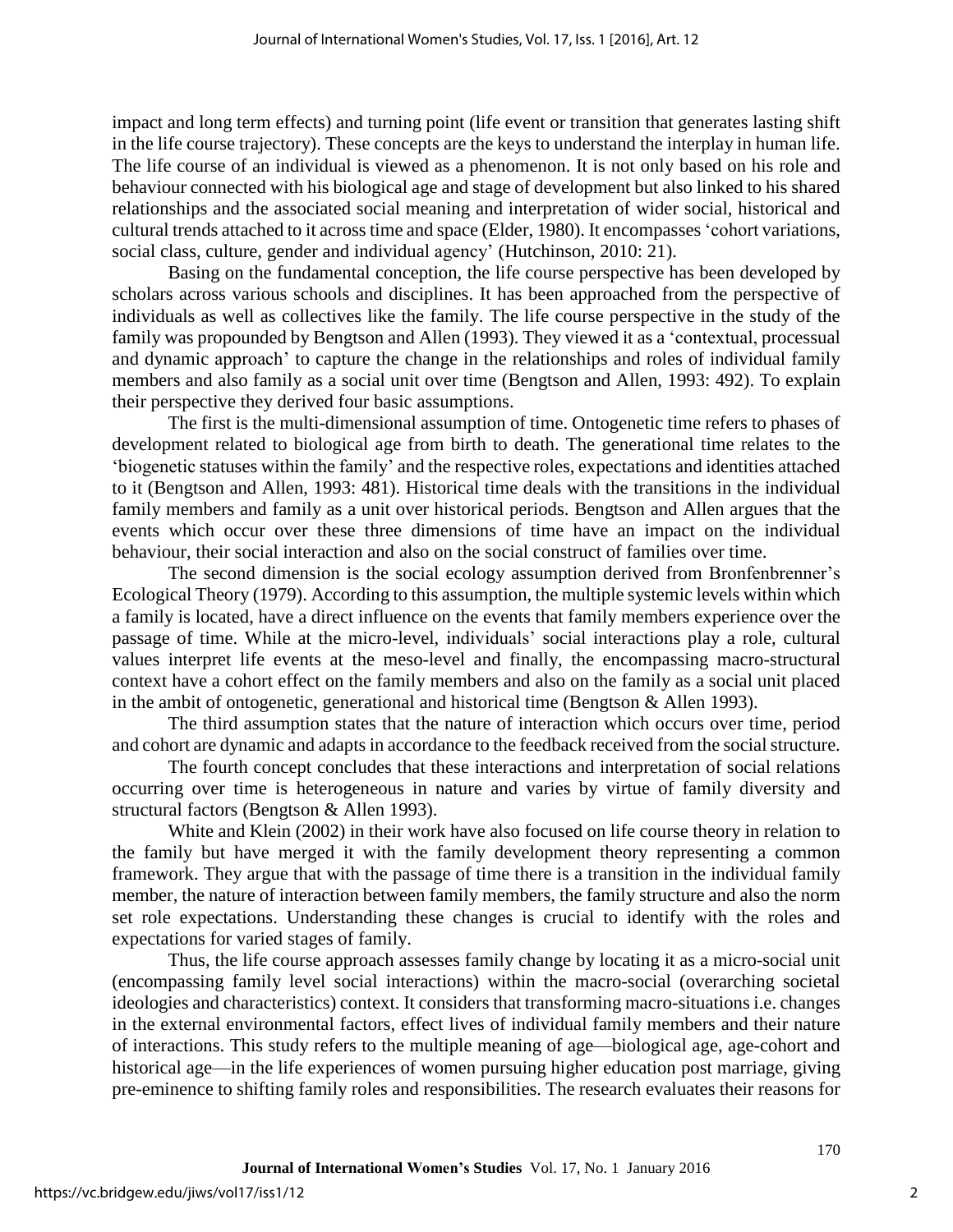pursuing higher education and their nature of social interaction with family members assessing its impact on the structural construct of family as a unit across time.

#### **The Research Context**

#### *Status of Education among Indian Women*

In the ancient times, during the Rig Vedic period, women in the Indian sub-continent enjoyed their liberty, right to access education and position in society. But with passing days, in the later Vedic period, their lives gradually became restricted to the private sphere of household chores. A strict code of conduct setting behaviour norms was prescribed. Several social evils like polygamy, child marriage, sati and female infanticide were practiced rampantly. Even though the medieval period witnessed the emergence of strong women leaders like Razia Sultana, Chand Bibi, Durgavati, Mirabai and Nur Jahan, the position of common women was low and dismal. Education was not encouraged among the masses, only few girls belonging to the rich families could attain basic and religious education.

Once again, education of women in India gathered momentum only in the 1920s in the midst of immense social and political awakening. The rise of women leaders like Sarojini Naidu, Cornelia Sorabji, Kasturba Gandhi, Ramabai Ranade and Kamala Nehru among others boosted its significance. National leaders like Mahatma Gandhi, Annie Besant and Jawaharlal Nehru, also stood up for the cause. Pandit Jawaharlal Nehru (Kumar and Sangeeta, 2013) once said,

*'If you educate a man, you educate an individual, however, if you educate a woman you educate a whole family. Women empowered means mother India empowered.'*

This impetus given to women's education continued post-independence too. A new turning point came in 1986 with the formulation of the New Educational Policy, which conceptualized the role of education of women as a prime factor ensuring equality among the sexes (Gore, 1988). Not only in the legal, civil and economic spheres but also within the family, education was seen as a pivotal element which provided greater decision making authority to the woman and altered her status in society. A significant eminence was given to the higher education of women (Chanana, 2001). From 1971 to 2001, the percentage of literate women in India increased from 22% to 54.16% (Census 2001). Thereafter, in 2009, in a landmark decision the Indian Parliament passed the Right to Education Act (RTE) as a fundamental right (Article 21A), guaranteeing free and compulsory education for all children aged between six and fourteen years.

Still, the  $15<sup>th</sup>$  official census (2011) in India concludes that the female literacy rate is merely 65.46% in comparison to male literacy levels which is over 80%. The trend clearly shows that education of women in India continues to face immense struggle. Even though, the value of education is recognized as a stepping stone for women's social mobility, empowerment and development, multiple challenges have come forth in its path of fulfilment. The root of this discrepancy can be traced to the social construction of women in India. Within the dominant patrilineal and patrilocal family structure, the girl is seen as 'parayadhan' (someone else's property). Therefore, her whole socialization process remains constructed as one long preparation to be a good wife and a good mother.

Among the lower socio-economic wrung of society, the prevalence of gender orientation in the domestic tasks within the household and child marriage often leads to high incidence of non-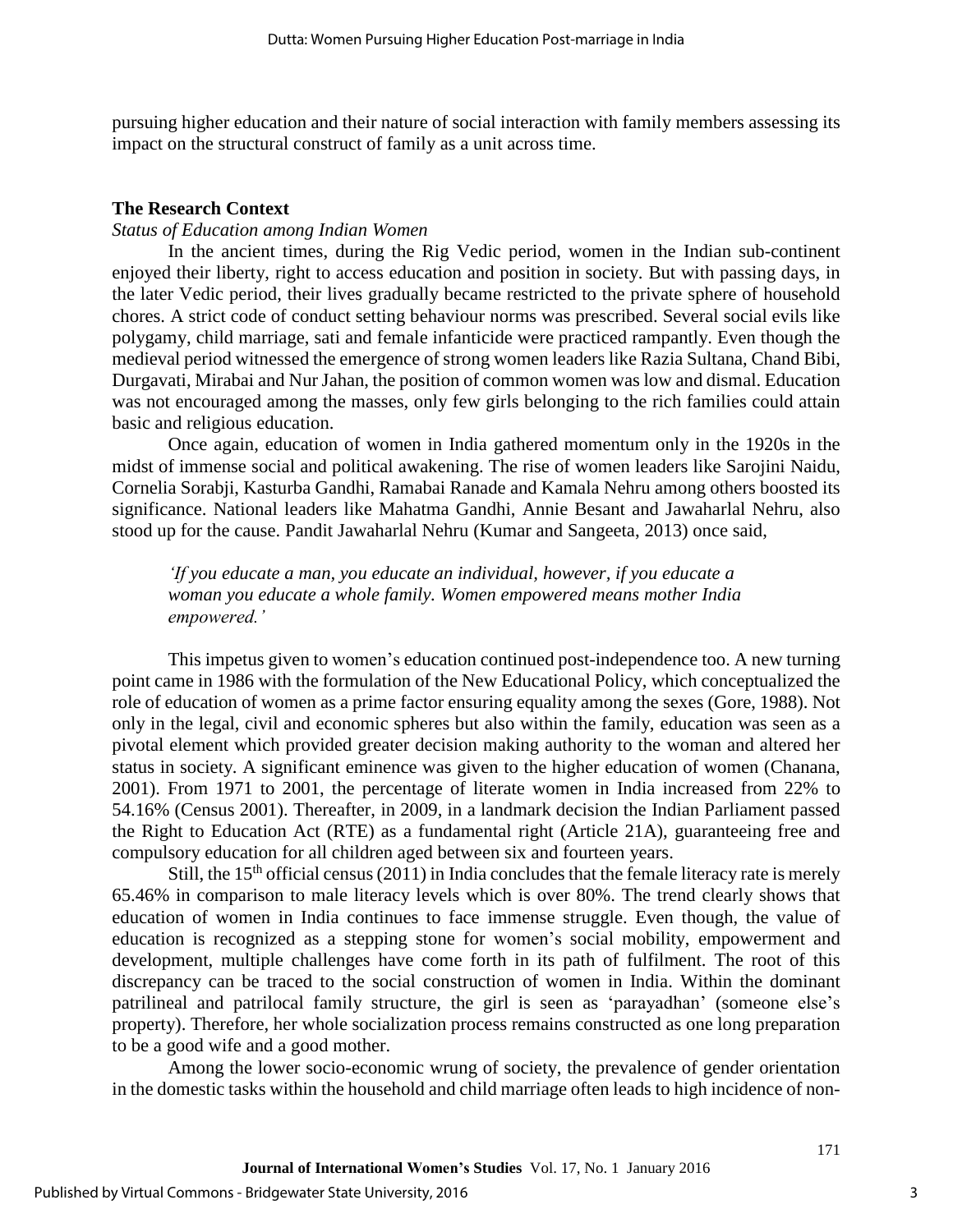enrolment and dropping out from school of young adolescent girls (Nair, 1983; Karlekar, 1985; Manjeshwar and Rayappa, 1986; Sundari, 2008). Their higher education is the last thing on the minds of the parents (Bagchi et al. 1997; Das and Biswas, 2006; Sundari, 2008; Sekhar and Hatti, 2010; Shivalli et al, 2010).

Girls belonging to higher socio-economic class still have a chance of college education. However, its relevance remains restricted to a good groom hunting. Parents would rather spend on dowries for girls than on their higher education (Chanana, 2007). There are very few parents who actually encourage higher education among women for their social upliftment and economic independence (Chanana, 2001).

### **Marriage and Education**

Marriage is an essential component in the life of every Indian girl. Remaining single is hardly ever an option. In fact, early marriage is preferred for Indian girls. According to Census 2011, the mean age for effective marriage for female is 21.2 years. To make matters worse, the right to choose a groom is also a dream for many. The state of women's autonomy in the Indian society has also been highlighted in the India Human Development Survey (IHDS) conducted by the National Council of Applied Economic Research (NCAER) in 2004-05 and then in 2011-12. The panel survey covered a nationally representative sample including over 40,000 households across 31 states in India. The reports revealed serious constraints in women empowerment. It showed that only 59 per cent women had a say in their own marriage. Just 18 per cent of the sample knew their husbands before marriage. While assessing the decision making pattern of women in the marital home, only 10 per cent women agreed that they could take the primary decision to buy large items for the house, less than 20 per cent had their names registered on the house's papers and 81 per cent needed permission to visit a doctor. It was reported that 60 per cent of women including 59 per cent of upper caste Hindus and 83 per cent of Muslim women—practiced some form of 'purdah' or 'ghunghat'. Over half of all women said it was common for women in their community to be beaten if they went out without permission (The Hindu, NCAER).

In such situations, pursuing education post marriage is a challenging task for the Indian women. Yet, scholars have hardly investigated on how marriage affects women's education, except few who argue that early marriage/childbearing and parenthood have a negative impact on women's attainment of education after marriage (Teachman & Polonko, 1988; Hofferth et al., 2001; Hango & Bourdais, 2007). Some studies have concluded that student role being highly time consuming and financially viable, is always in conflict with family life (Blossfeld & Huinink 1991; Thornton et al. 1995; Raymo, 2003). Therefore, many have argued that the successful youth tend to delay marriage and parenthood to accomplish higher education and professional growth (Shanahan, 2000; Furstenberg, 2010).

But these investigations are set in the Western socio-cultural context; there is hardly culture specific studies examining how women post marriage balance their student and family roles in search for their identities. One such work portrayed by Yingchun Ji (2013) emphasizes on the role of family support in the lives of young Nepalese women combining family and student life post marriage. It highlights the transition patterns in the family behaviour treading its path into the existing cultural milieu of gender inequality.

This research looks into unique negotiation that Indian women make to combine their educational and family life. The study also examines the nature of interactions between family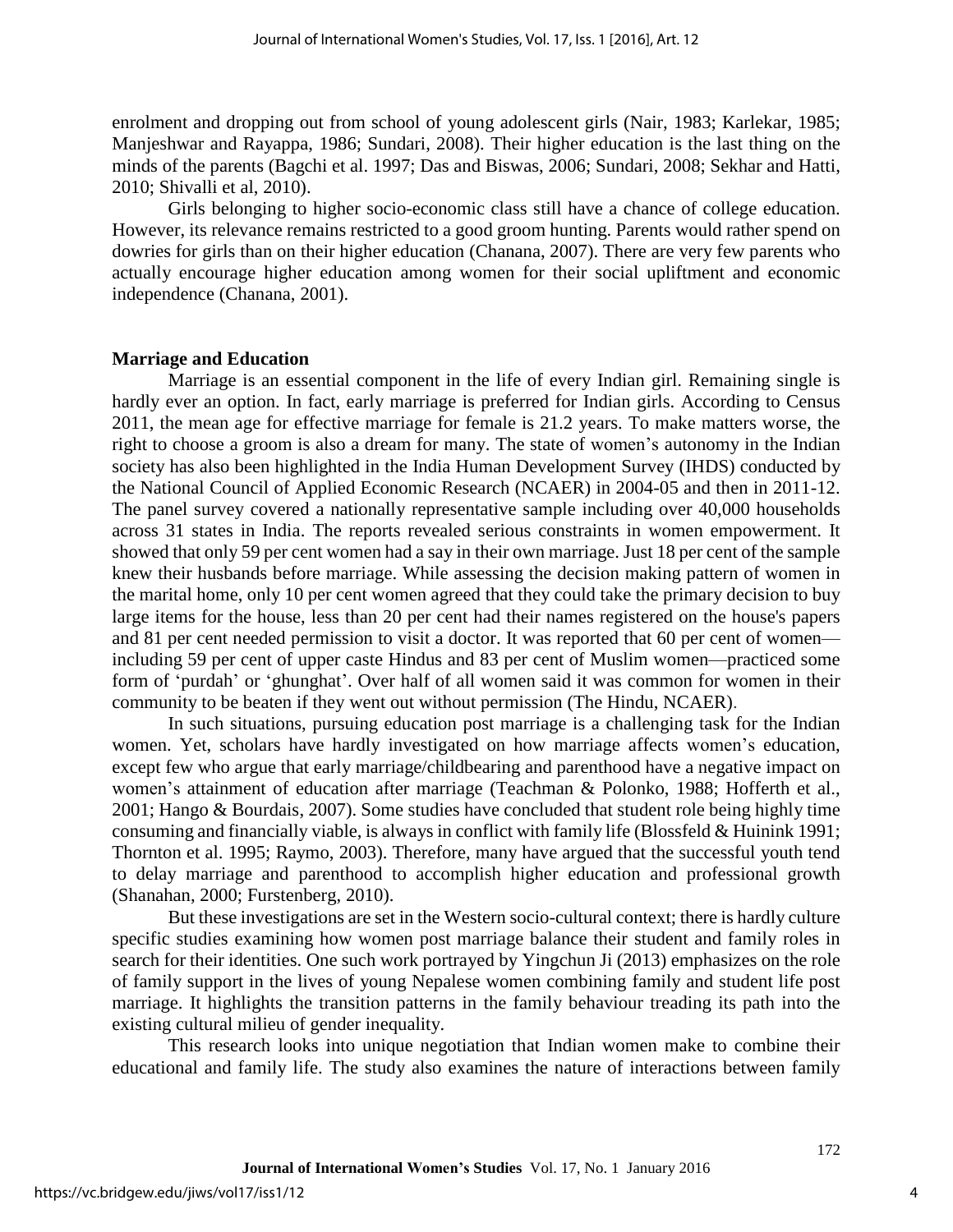members and the changing family structure set in a patrilocal living arrangement across two generations of women.

#### **Research Methodology**

The study encompasses the multiple changing dimensions of women's experience of pursuing higher education post-marriage from a phenomenological perspective. The approach used is hermeneutical phenomenology where the 'lived experiences' of these women have been described and interpreted in the form of a composite essence (Creswell, 2007).

Thirty women were sampled through snow ball sampling method from the Indian metropolitan cities of Mumbai and Kolkata. Semi-structured interviews were conducted with the participants. Each interview lasted for around 90 minutes. Initially very few women came forward to participate in the study, hence to initiate rapport building I shared my experiences and perspective on pursuing education post marriage. This helped the respondents to open up. However, care was taken to ensure that my views did not influence or prejudice their opinions.

The interviews began with a few questions seeking demographic information. Thereafter, the discussions flowed in the form of a conversation. Two primary questions were asked during the interviews which included a detailed description of 'what' the participants' experienced of the phenomenon and 'how' they experienced it. The interviews were carried out over a period of two months from February through April 2014.

The interviews were conducted in English and Bengali depending on the comfort of the respondents. Later it was translated into English and typed. Microsoft Excel was employed to organize the analysis of the transcripts. The transcripts were read and re-read multiple times to identify the themes and concepts. These statements were then thematically arranged to get an overall essence about the impact of historical time on the 'lived experiences' of these two generation women pursuing education post marriage. The analysis highlighted significant quotations providing an understanding about the participants' experience of the phenomenon (Creswell, 2007).

#### **The Setting**

Located on the western coast of India, Mumbai is the most populated city in the country. It is also known as the commercial capital and offers a diverse cosmopolitan culture. Kolkata, on the other hand, is located on eastern part of India, on the banks of River Hoogly. It is the third most populous city and the financial hub of eastern and north-east India. It has a history of rich cultural heritage and embracing a multi-ethnic outlook. Both cities are cosmopolitan business centres with multiple commonalities in the characteristics of their population. Therefore, the sample did not portray regional differences.

All respondents had been born and brought up in a multi-ethnic city life and were exposed to the influence of Western culture and globalization. There were two age-cohorts taken into account—participants who had been students post marriage in the time frame of 1980-90 and those currently pursuing higher education, 2010 onwards. All respondents had either completed their education or were currently studying in universities in Mumbai and Kolkata.

The composition of the former group of respondents included 10 Hindus, 3 Muslims and 2 Christian participants. Their mean age was 52 years. They have been married on an average for 30 years and were residing in the cities of Mumbai and/or Kolkata with their marital family at the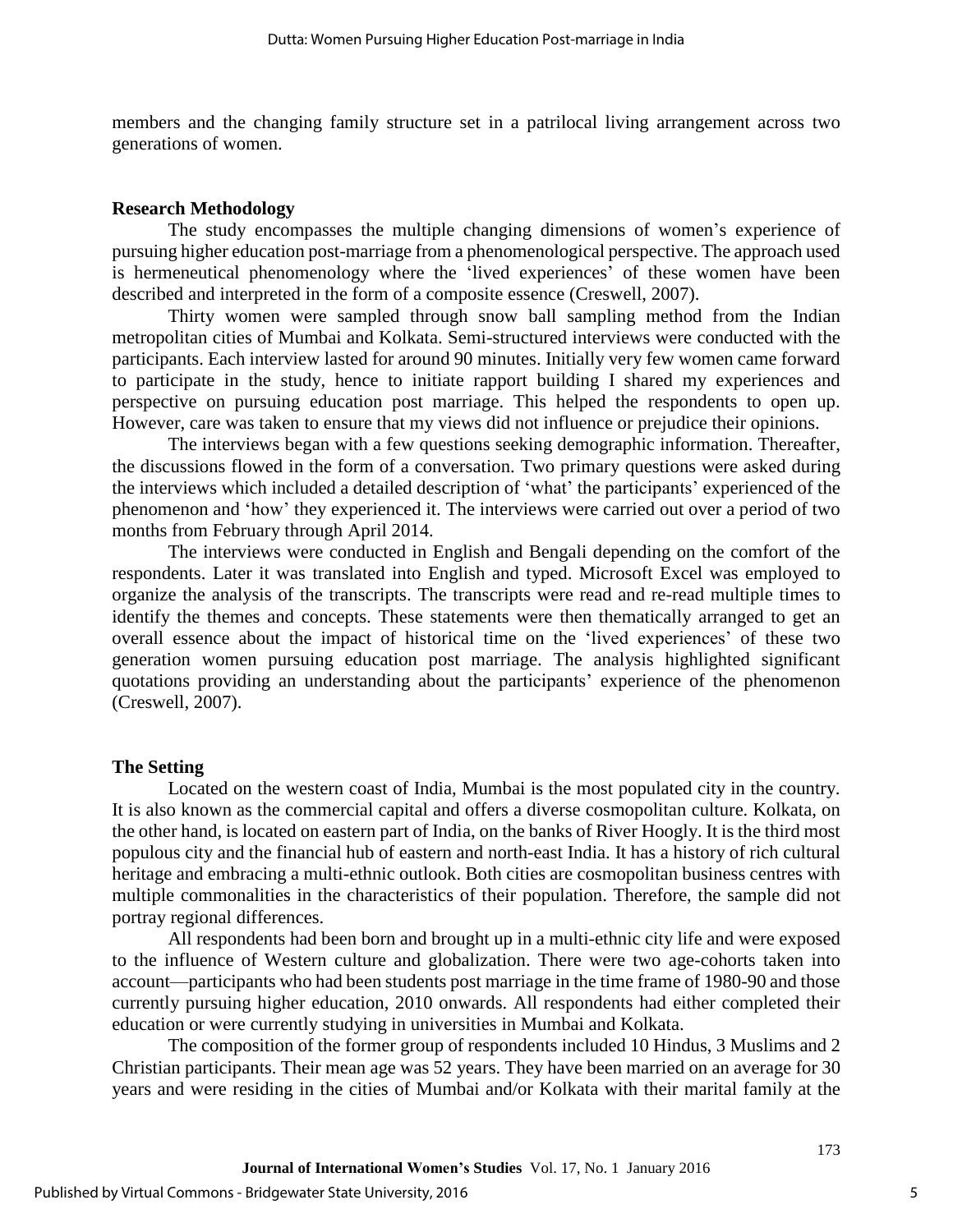time of the interview. The annual family income of the respondents was approximately  $\bar{\tau}1,200,000$ (\$18720). Among the fifteen participants only four were presently working and had an average annual income of ₹ 800,000 (\$12480).

The latter segment of participants constituted of 9 Hindus, 4 Muslims and 2 Christian respondents. Their mean age was 32 years. On an average the participants had been married for 5 years. The participants selected for the study are presently residing in metropolitan cities of Mumbai and/or Kolkata. While seven respondents were staying in their marital home, five were residing in university hostels and three were inhabiting with their parents when the interview was conducted. The average family income of the younger generation was approximately  $\overline{5700,000}$ (\$10,920). Only two participants were currently not earning and the rest had a mean annual income of ₹280,000 (\$4,370).

# **Women's Views**

All of the women interviewed had completed their high school before getting married. Post marriage they had accomplished/or pursuing their college and university education. Some of the participants had gone ahead to pursue their doctorate degree. The women's attitude and expectations were largely influenced by the broader social structure but the nature of family interaction at the micro-level played a crucial role in the perception and interpretation of their experience.

# *The Older Cohort*

Women saw education as an important stepping stone to gain social mobility in their personal development (such as their status in the marital home). Seema<sup>2</sup> (homemaker, age 45), whose husband is a banker and have two grown-up daughters, said:

I got married 30 years back, at that time I had merely completed my high school. Then, within the first year of marriage I gave birth to a daughter. But I always knew that I would not give up my education. I felt it was essential to be valued by my family and society at large. So I challenged myself and in spite of all responsibilities I completed my graduation and post-graduation.

Jyoti (homemaker, age 55), whose husband is an engineer and have a son and a daughter well settled in their lives, also commented,

During our time, most parents wanted their daughters to be married the moment they touched their twenties. I was no different. I had just completed my high school when I was expected to tie the knot with someone whom I had seen only once. I was not at all ready. I wanted to have a career. I had seen my mother and my aunts how they hardly had a say at home because of their poor educational qualification. I did not want to end up like them so I challenged my situation and with determination went onto complete my university degree.

 $\overline{a}$ 

<sup>&</sup>lt;sup>2</sup> Names have been changed to protect identity.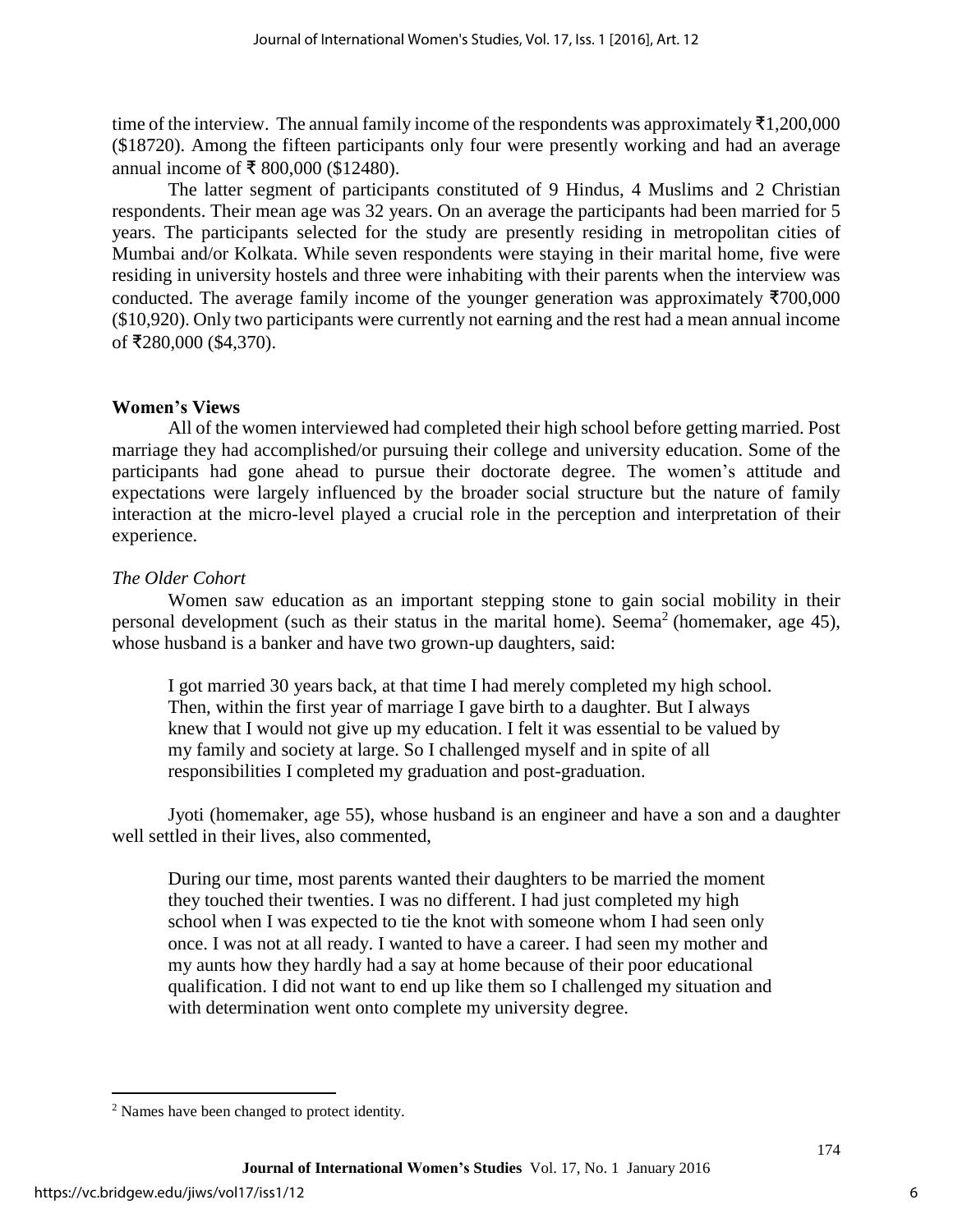The timing of Nisha's life transitions had long-lasting consequences in the form of effects of subsequent transitions (Elder, 1998). She is 45 years old, an entrepreneur, married to a doctor and blessed with a daughter and a son. Her life experience was dissimilar in comparison to the other participants in the same age cohort.

I had a love marriage so before marriage I had told my husband that I wanted a career too. So I continued my education after my marriage, did our family planning accordingly so that I could have a career of my own.

Set in a similar macro-environment, the diversities in the micro-setting in the form of family interactions gave varied interpretation to Rita's (homemaker, age 50) life transitions. She shared another unique experience,

I was never good in my studies and so in those days my parents got me married right after high school. But after marriage my husband felt that I must at least complete my graduation. So I took admission in a college.

Motivation for a full-time career was not so evident among this age cohort. Very few women linked education to career. The notion of acquiring education had strong relations with the women's search for identity. Every woman had her story to tell. While some women shared experiences of emancipation and family support, others had stories of struggles and challenges to relate. Internal family rules played a crucial role in the women's life experiences.

Rani always wanted to study further so before her marriage was arranged her family talked about her desire to continue her education to her in-laws and they agreed.

The situation is very different when you want to study after marriage. Before, my responsibility was to study and my parents were so supportive. But after marriage, even if I was studying, I was expected to take all other responsibilities. I had to finish all the household work and there was no compromise on that front.

Raima (social worker, age 48) related an incident which continues to disturb her.

I still remember vividly, it was the evening before my final year graduation exam. It was a Sunday and I was studying. So in the evening my husband offered that he would make a cup of tea for himself and for me. I agreed. But then my mother-inlaw created such a scene that I still feel it would have been much better had I prepared that cup of tea and maintained peace at home. I could hardly study and my whole evening was wasted.

Shared relationships in Romi's (school teacher, age 45) family had critical impact on her life experiences. For Romi, her married sister-in-law along with her mother-in-law made her experience of pursuing education post marriage very strenuous.

My sister-in-law lives abroad and has a flourishing career. In those days too, she was working. But still knowing that I was having my exams she came to stay with us for a month with her family. With guests at home I really had to struggle to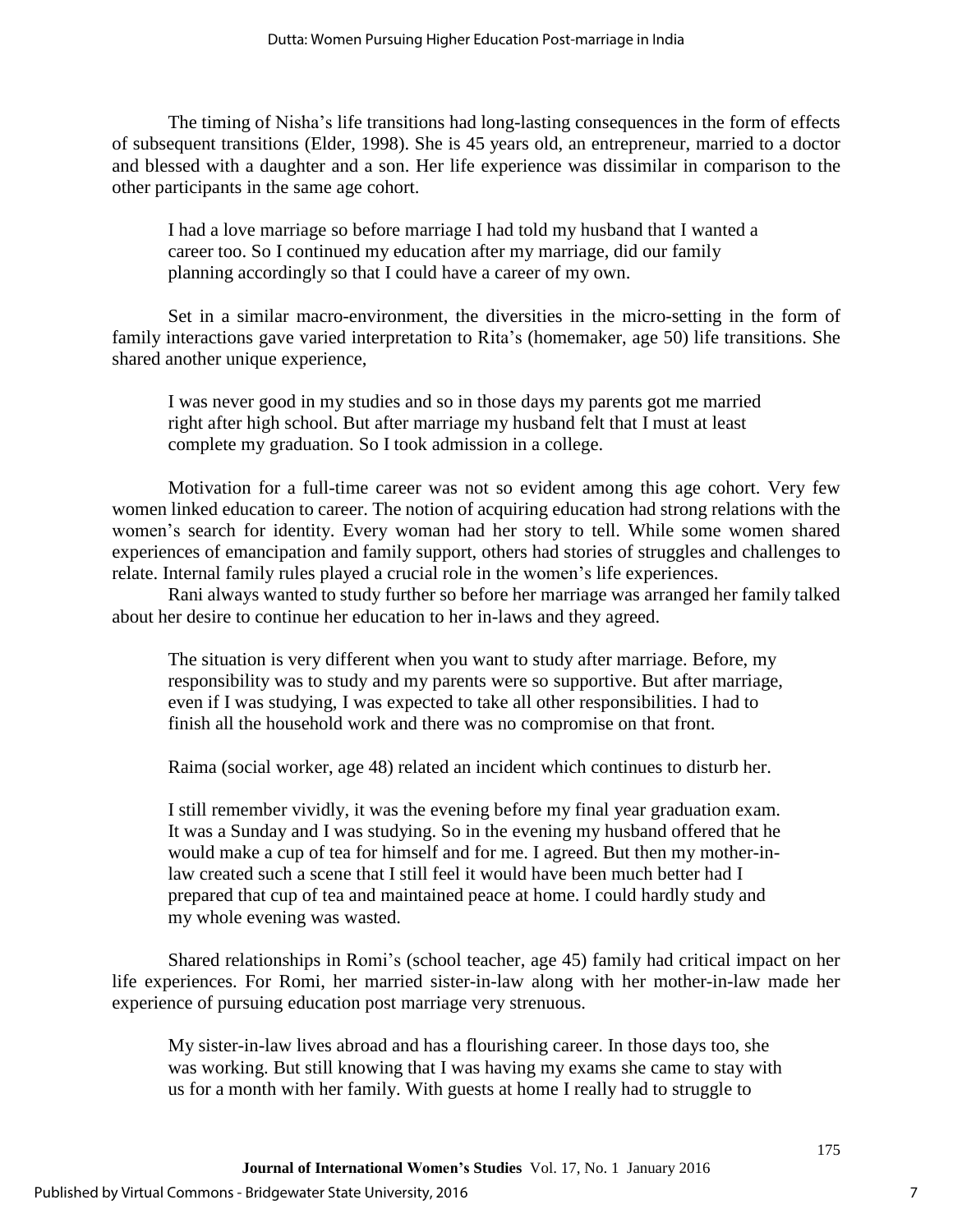manage. Though, my husband sometimes helped me secretly so my mother-in-law and sister-in-law would not know about it but never spoke a word in front of them.

The family structure influenced family relationships which had a long lasting impact on the experiences of individual family members. At the time of the interview, Rashi was working in a corporate and living with her husband. Her children were well-settled in life. She reported that it was only after marriage that she had completed her Masters and Doctorate. While she was pursuing her Masters she lived with her in-laws but later during her Ph.D. shifted to their own apartment.

My experiences in both situations were very different. I still took care of my inlaws as they lived nearby. But staying in a nuclear family I had much more freedom. I could manage my time more effectively and concentrate on my studies. However, the best part was a transition in my husband's behaviour. He began helping me in the household work. Our communication improved, we took our own decisions. I am not against joint families but in my case being in a nuclear family really assisted me to build a career.

Women felt that a nuclear family system was better for pursuing their education. Their concept of nuclear families usually consisted of young couples and their children. In most cases, the parents and in-laws visited from time to time. With the authority of decision making entrusted to young couples, these matrimonial homes provided a safer and emancipating environment for the women.

In spite of the various constraints in their 'social and historical circumstances' these women had constructed their own life course through their choices and actions, transforming hindrances into opportunities (Elder, 1998: 4). They also pointed out, though their situation was much better compared to their mothers, their daughters strived for greater independence and had more choice on how to live their lives.

Namrata (entrepreneur, age 48 years), has a married daughter pursuing her doctorate post marriage, spoke about changing identities,

I got married very early and completed my graduation after marriage. In those days I faced a lot of challenges and difficulties for developing a career. I compromised and adjusted because that was what I thought was right. Now, when I see young women, like my daughter, studying and pursuing her career post marriage I feel that it is not that the family support has increased drastically. She continues to struggle in her marital home but her motivation is much higher. She is determined to prove herself in her career too.

Nilisha (homemaker, age 47 years), stays in a joint family with her in-laws, husband and children. She shared about her situation in relation to her mother.

Yes, I feel I am definitely better placed than my mother in my marital home. My mother got married at the age of sixteen. She was studying in the eighth standard. She always wanted to study further but was stopped by my father and other elderly people at home. She had no decision making power and had to depend on

8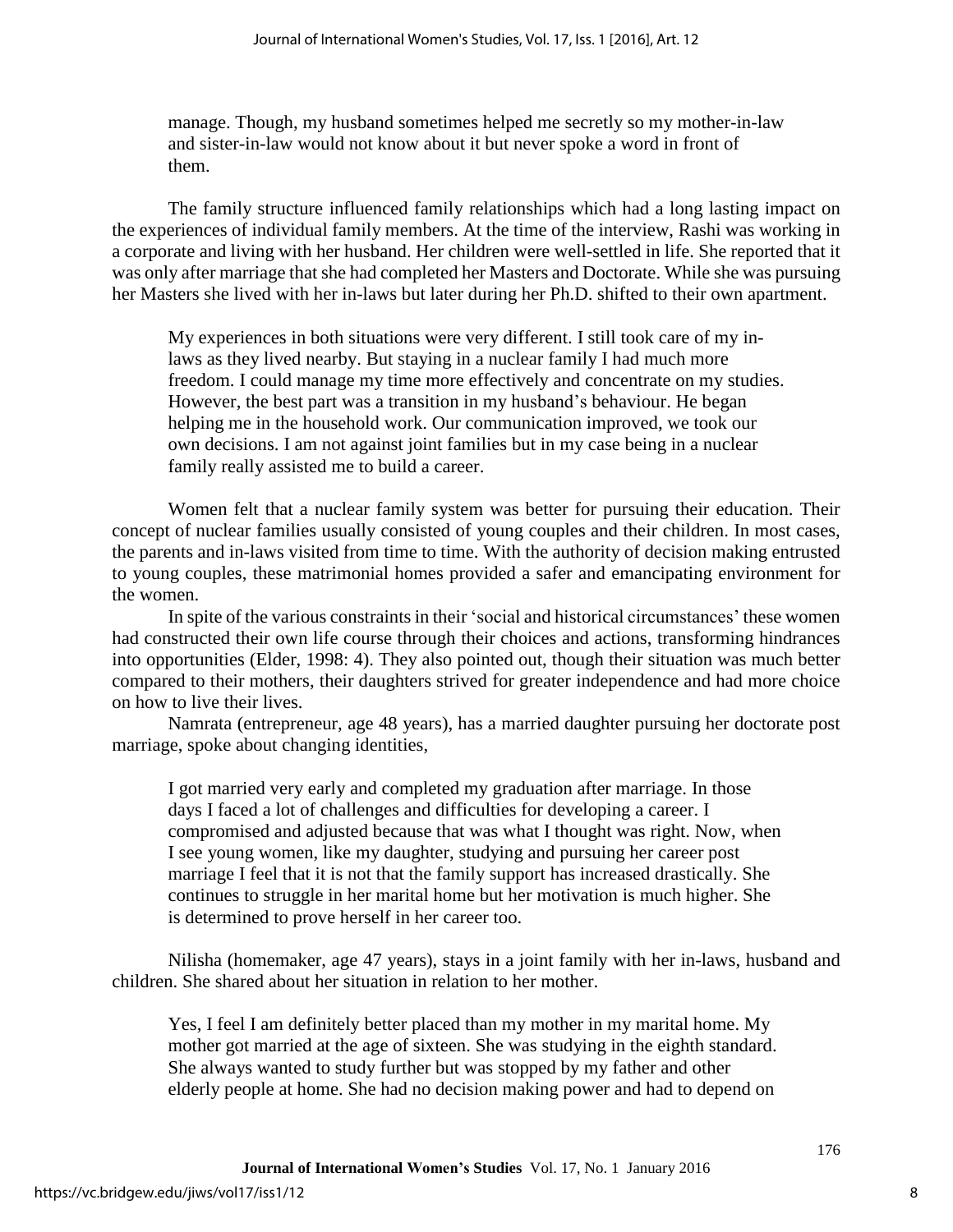my father for everything. Even if she had to visit my maternal grandparents she had to take permission. Yes, I struggled to pursue my higher education post marriage but at least I had the support of my husband and managed to complete it. But then I had a son and no one was ready to keep him when I went for work so I had to give up on my plans for a career.

Most elder generation women complained that their social conditioning and early marriages stifled their confidence. From childhood they had been convinced that their goal in life was to be an obedient wife, a dutiful daughter-in-law and a good mother. Career was never a priority. So, parents support for professional growth was also minimal. Hence, very few could make their way to a successful career. However, these women proudly asserted that as mothers they had brought up their daughter with strong motivation to aspire for a career. They have supported them to nurture their lives and make appropriate choices.

#### *The Younger Cohort*

The girls presently pursuing higher education post marriage revealed that establishing a career was one of the primary objectives for their struggle. Julie (M.Phil. student and part time lecturer, age 34), whose husband is a banker and has two young daughters, pointed out,

I worked for five years after marriage and then I started studying. This is only because I want a growth in my career. It is essential for my own identity no matter what struggle I face I know what I want,

For Priya, characteristics of family and nature of family interactions altered over time (Elder, 1998). Life transitions were evident with ontogenetic time (developmental levels from birth to death of an individual) and social time (transitions in social relationships over time). What seemed impossible in her 20s became possible at the age of 45 when Priya returned to university to complete her dream, her post-graduation degree.

I always wanted to study further and have my dream career but I was forced to marry after graduation and my mother-in-law refused to let me study so when she went abroad to live with my sister-in-law, I felt like pursuing my dream once again. Motivated by my daughters, I took admission for my post-graduation.

For Rimi (pursuing Ph.D., age 29), her timing of marriage and her choices and actions helped her to have a smooth transition,

I am a career woman. I was studying when I got married so afterwards I continued with my course work. It was in no way different for me.

Since attaining education and fulfilling family roles contradicted each other, women tried utilizing the environmental opportunities while making their personal choices. Ria, age 25, a Masters student, commented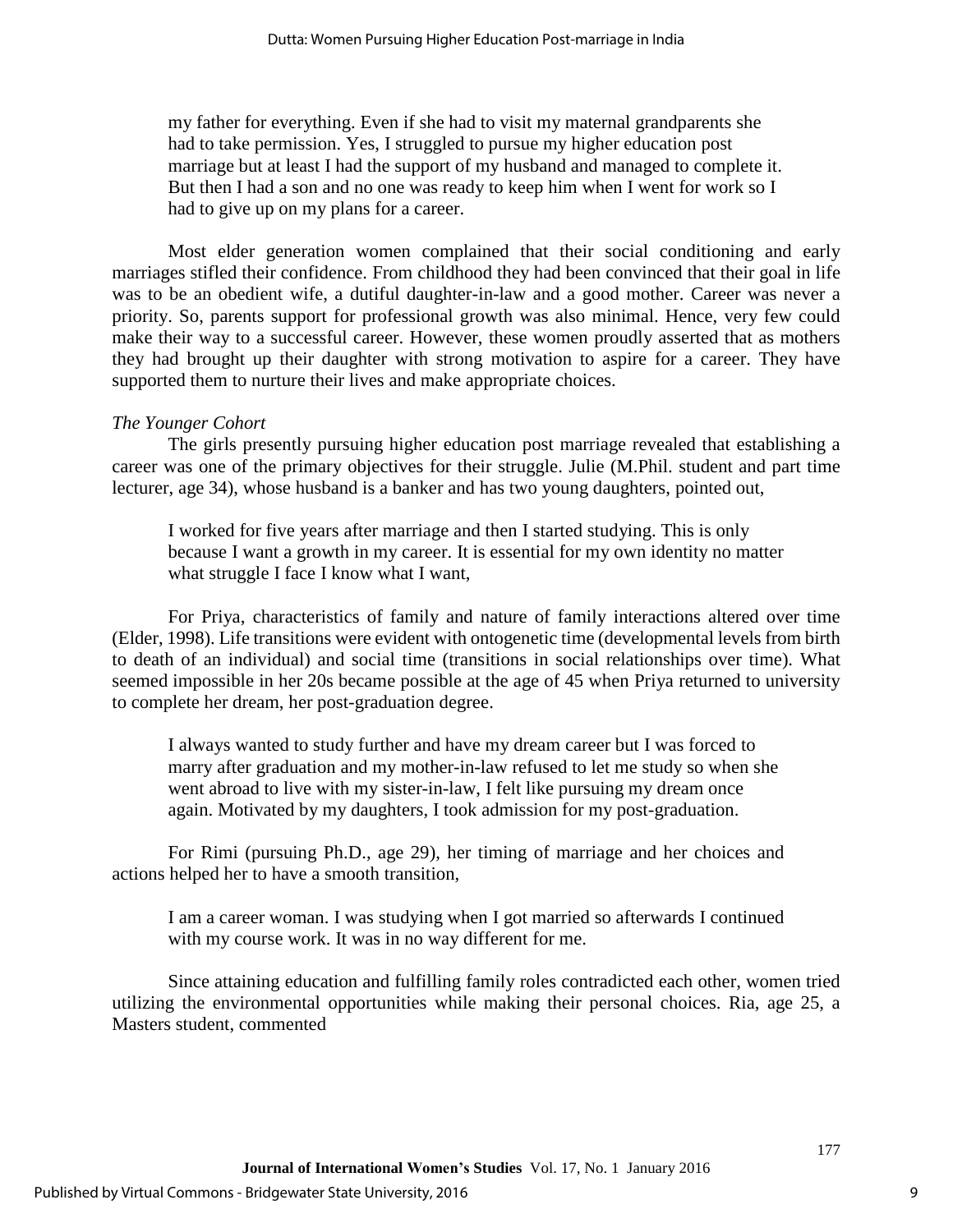I know that I want a career and so I am studying further to strengthen my goal. But monetary security has been a major concern for me. Probably I would not have studied had I not being receiving a stipend.

Even though women shared similar cultural values, their reasons for pursuing higher education were multiple, varying with their interpretation of life events. Their interdependence on familial, social and historical influences coloured their perspectives. The younger generation, were more concerned and focussed on a career unlike their older cohort. There was clarity in their ambitions and course of action. For them, education was the stepping stone for a secure professional life and career growth.

But participating in higher education after marriage had always been and continues to be a difficult and challenging task for women.

Studying is always so demanding unlike working which is a nine to five job; yet at all times I am made to believe that what is the use of a wife if she is not heating the food for the husband. Every morning while I rush to make breakfast, pack our lunch boxes and finish all household work before leaving for university, my husband sits and reads the newspaper with a cup of tea in luxurious manner. He does not even feel bad looking at me struggling. Even if he wants to help my inlaws will pounce on him stating that this is not his work. Sometimes burdened with housework and studies I feel so stressed out that I feel like leaving everything behind and run away. (Piyali, pursuing Ph.D., age, 30 years)

A major setback in attainment of education post marriage was childbearing. The timing of this life event was deemed significant in shaping a woman's life course. Reena (pursuing M.Phil., age 29 years), with a year old toddler, noted,

I was in my first year of M.Phil, when I conceived by chance. Since it was a difficult pregnancy I had to take a break. Once my daughter was born, I thought I would go back to my studies. But juggling between career and child care was almost impossible. Even though my husband is very supportive but he has a demanding work schedule so I had to extend my break. He is not ready to compromise his career for childcare.

Niti (pursuing Masters degree, age 26) too echoed similar concerns,

While pursuing my Masters I gave birth to a daughter and my in-laws were not in favour of having a nanny so I moved to my parents' home and currently residing there while completing my degree. My husband has helped me in the negotiation but after completing my education I shall have to return, I do not know how I will manage to work then.

The nature of family interaction and support was influenced by social and historical norms and stereotypes. Even though, diversity was evident, certain attitudes and behaviours were repetitive. Reba, a 25 year old university student related her story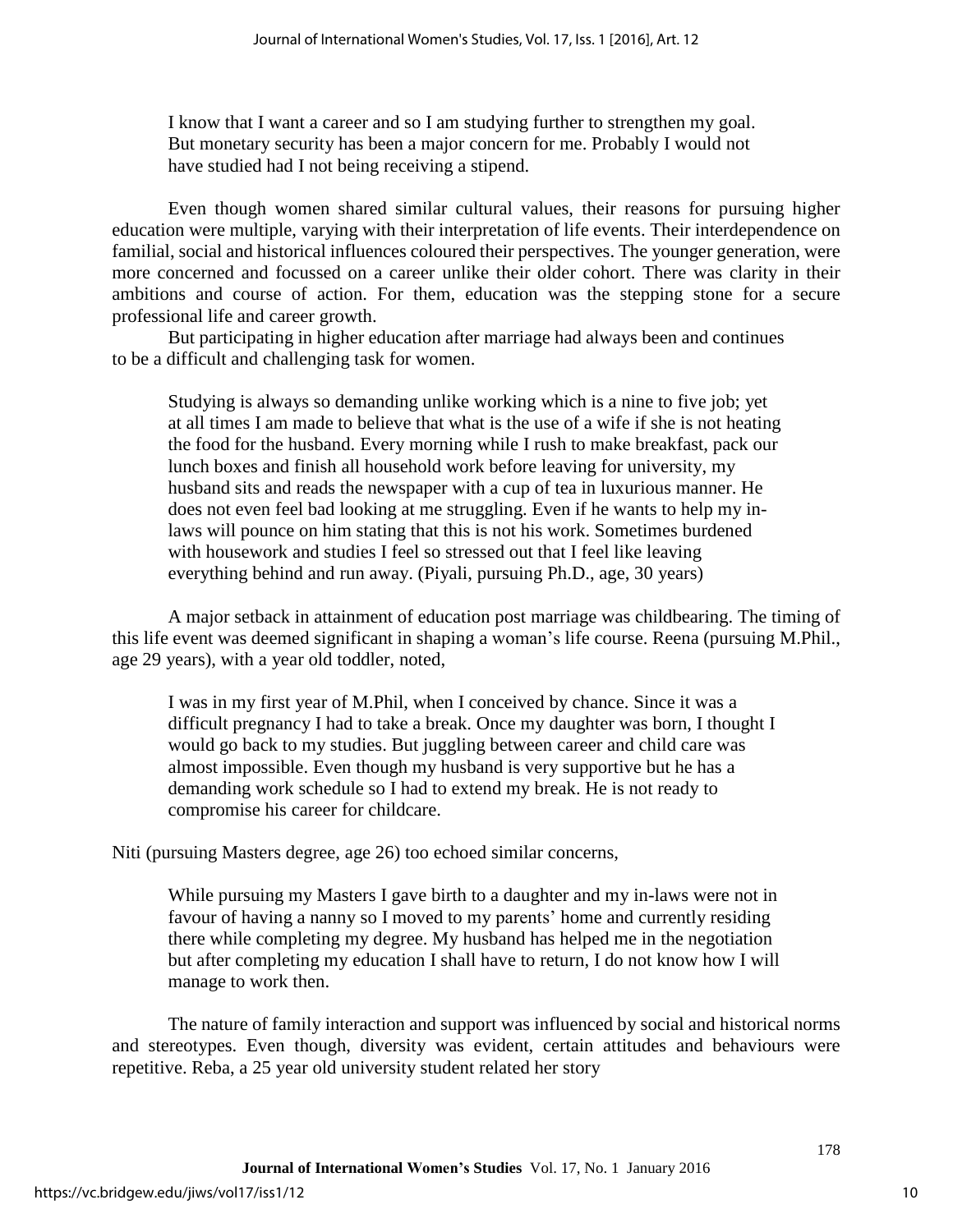My husband's support has very crucial role in my education. He convinced his parents and I was permitted to leave home and continue my education at 'x' college in a different city. I currently stay in the hostel. Still, no matter how forward they are, at home I am always expected to do the household work. My mother-in-law never allows my husband to help me at all. For her, housework is not for men. If I don't help she grumbles, but he is excused from everything.

Most women opined that their husbands provided a strong support system but the presence of in-laws negatively altered their behaviour. Internal family beliefs and rules reflecting the macrosocial and cultural norms continued to impact women's lived experiences. For example, most women shared that the role of the husband was not associated with household chores, it was viewed as the wife's domain which she was expected to fulfil under any circumstances. Though the situation had improved in the favour of younger age-cohort, this view cut across historical time, irrespective of the family structure.

The youth were more vocal about their concerns and tried to negotiate their situations. Among the younger generation, women were much more confident of themselves. They treasured their independence and upheld their own motivation and will power.

Rachna, stayed in a nuclear family with her husband and two years old daughter.

Even though my in-laws stay nearby whenever I go to college I prefer to keep my daughter in the crèche. I do not want to depend on my in-laws for child support. I have to work more this way but I enjoy my peace of mind and my independence.

New forms of relationships were emerging to accommodate the women's aspiration for higher education post marriage. Sabiha, who has been staying in a hostel for the last two years to complete her Masters' degree shared,

My husband and I do not strongly believe in long distance relationship but we are fine if we are required to stay separate for a few years for our career growth. Even though, my in-laws were not very happy about this arrangement but my husband convinced them.

Increasing self-assertiveness and drive have helped women to pave their path for professional growth and development even in the face of multiple challenges. For Christina retorts,

My husband refuses to pay for my tuitions. He also does not pay for the crèche where my children stay. So I have taken up a part time job to meet these expenses. I am determined to complete my doctorate no matter how bad situations are.

The spaces and boundaries in the lives of these women have undergone certain transitions over the years. The younger cohort reflected greater self-assertiveness in their search for an identity. However, these changing identities were not formed in vacuum. Various external factors played a pivotal role in facilitating these transitions. For example, opening of multiple day care centres have been identified as great assets for women pursuing a professional career. It greatly reduced the dependence on in-laws or parents for child rearing and support. The life course theory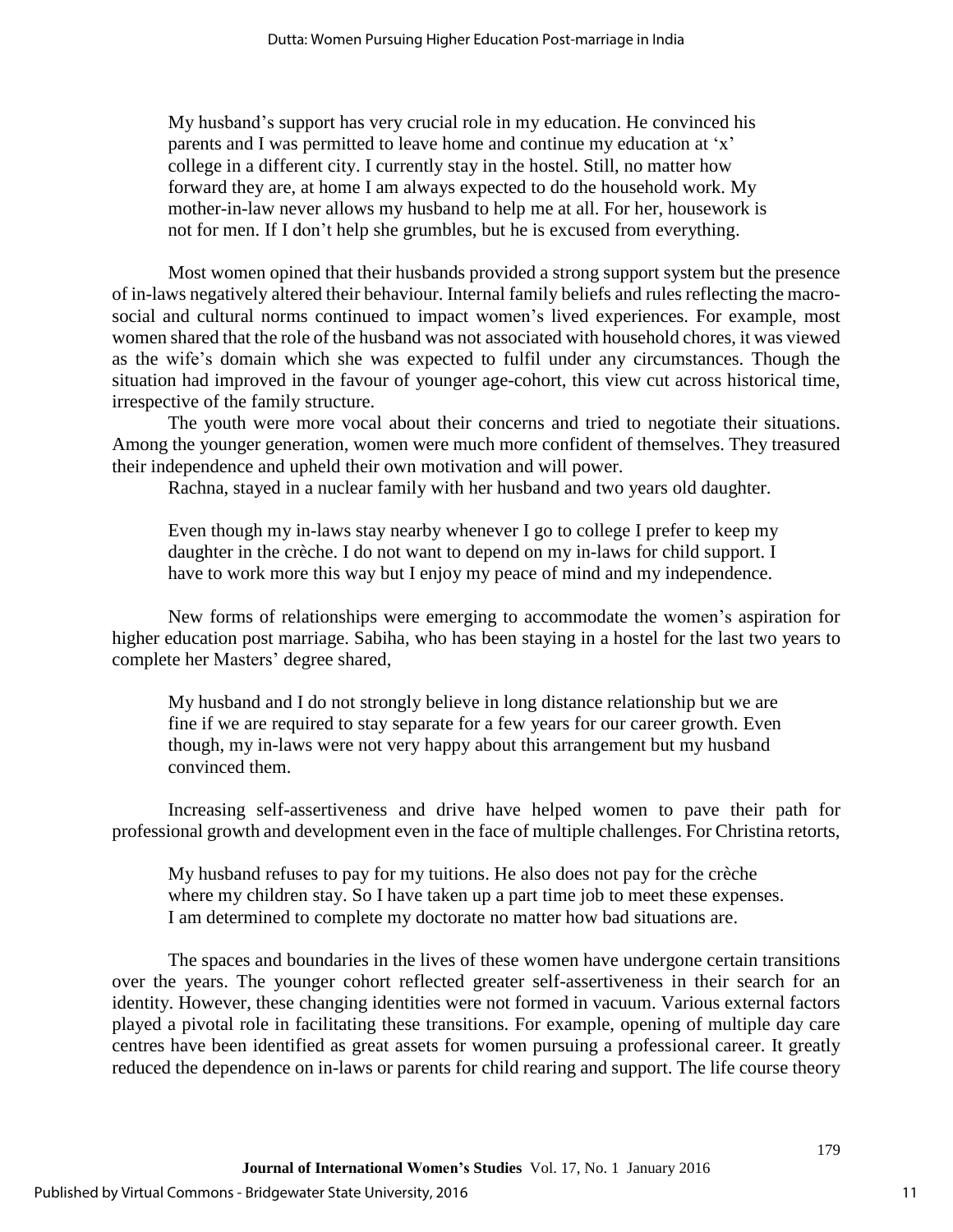echoes these assumptions while signifying the social context in relation to family interactions. This was what Bronfenbrenner (1979) termed as the 'social ecology of development'.

The concepts of age, cohort and period (historical time) played a significant role in the life course analysis (White and Klein, 2003). According to the life course theory, social systems and norms regulating family interaction and individual roles and behaviour altered over time. In this study, it was evident that the family is deviating from its institutional norms to adjust and accommodate other institutional norms such as education. New family structures were emerging like long distance relationships. Many women among the younger cohort were staying in hostels to continue their higher education post marriage. The idea of long distance relationship for participation in higher education was unthinkable among the older cohort. With the process of globalization and other macro-economic and social transitions there were increasing inclinations of urban women joining the workforce. This too was reflected in the focused attitudes among the youth. Though, the nature of behaviour within cohorts was dynamic in nature inter-group trends were noticeable (Bengston and Allen, 1993).

# **The Impact of Education on Women of Both Cohorts**

All women irrespective of their distinctive cohorts realized the value of education and the significant difference it made to their ability to make future decisions both in their personal (in their marital relationships) and professional (career path) life.

Education gave me the self-confidence to make decisions. I am not working but whenever anyone asks me how far I have studied, I can confidently give my answer. I feel proud of myself. If I had stopped studying after completing my high school I don't think I would have happy about myself. (Pinky, age 50, married with two grown-up, well settled boys)

Education helped women to improve their position in the family home. It brought equality in their relationships and gave recognition to their identity. Rita (entrepreneur, age 43), lives in a joint family with her husband, daughter, son, father-in-law, brother-in-law and his wife. She felt

Education has enhanced my value in the family home. My opinions are taken more seriously at home than my sister-in-law because I am more educated than her. Even though I struggled while studying but the end result has been rewarding.

Other respondents echoed similar responses,

Initially my in-laws did not take my education seriously. They felt I was studying doctorate because I could not find a job. But with time I felt I was more valued at home. My in-laws and husband started helping me in the household work so that I could give enough time to my studies. (Rupa, pursuing doctorate, age 29)

Individuals and their social roles within a family setting alter across generational time. The feedback from a preceding event impacts the reaction to a following one (Bengston and Allen,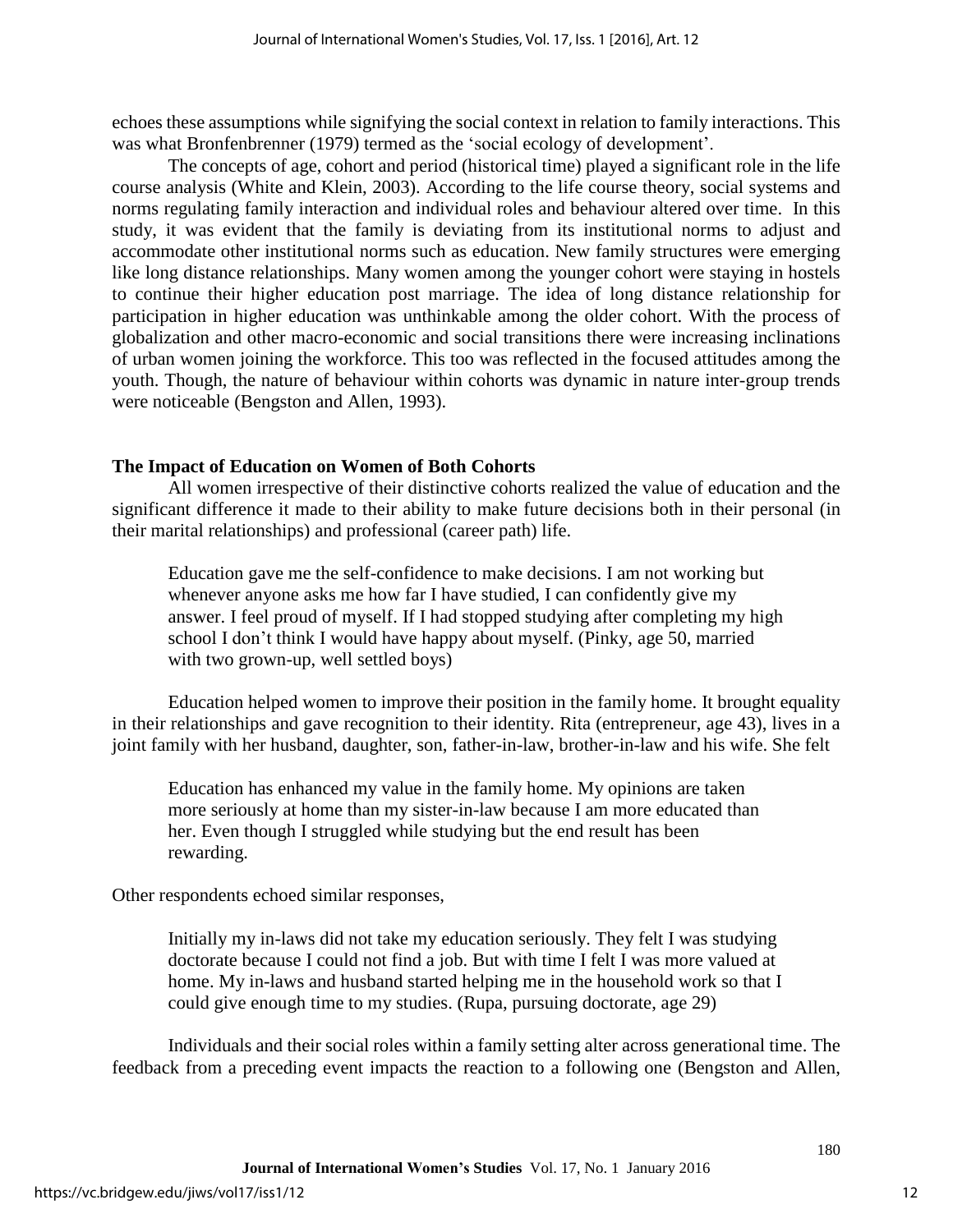1993). Rani, now a mother-in-law, had been victim of family pressure and had to give up on hopes of a career but she had dreams for her daughter-in-law,

I had struggled a lot to complete my law degree after my marriage. I did not even get the opportunity to work. But now my daughter-in-law is studying and I support her completely. I want her to fulfil the dreams which I could not.

For Indian women, accomplishing higher education was a 'life event' which altered their life course. It had an impact on the nature of interaction within family relations. It reformed their perceptions in the long run and the change process was transferred to the next generation. As mothers, the women prompted their off springs to a full-fledged professional career, which they were unable to attain. In this investigation, the effect of pursuing higher education was more prominently evident among the older cohort group. For the youth, it was still a continuing process.

### **Conclusion**

As I have shown, the experiences among the two age-cohorts of pursuing higher education post-marriage, have been varied and diverse. However, at all stages, the social construction of women pushed her into stereotypical roles within the family. Burden of child rearing and household management was borne by the women. In a joint family set-up, these expectations were scaled up. Since the in-laws were the primary decision makers within the household her negotiating powers were further diminished. Women within nuclear family structure enjoyed increased independence and autonomy to make choices. The Indian husband was mostly supportive of the wife's participation in higher education and career but failed to assist her in the presence of his parents. Hence, preference for nuclear family structure was a predominant view. Internal family norms regulated the women's lived experiences to a certain extent.

The stereotypical concept of division of labour continued to stress women with dual responsibilities—family and work. Since the women's income was considered to be supplementary, expectation of maintaining work-life balance was heavily skewed for the female population. The burden of child birth and rearing was borne by women with minimal assistance from the male partner. In many instances, if the parents stayed in close proximity, the women reported having a stronger support system.

Across generations, linkages in family relationships and interactions were evident. But the families, as active agents of change, were gradually transforming to become more accommodative for women's career. Newer forms of family structures like long distance marriages were more common among the youth. Another aspect which revealed itself in the course of the study was that the older cohort group women, as mothers, in response to their own struggle, nature of family interactions and macro-social transitions, prioritized professional career among their daughters.

As the women transited through generational and historical time their perceptions and individual behaviours underwent a change which was mirrored in the 'lived experience' of the youth. The younger generation women emanated confidence and self-assertiveness while the older women tend to compromise and adjust to their environment. The youth reflected poise in their attitude and were persistent about their profession and their desire for growth. They were ready to struggle against all odds. This in turn, played a primary role in the gradual revolution of family relations, interaction and structure.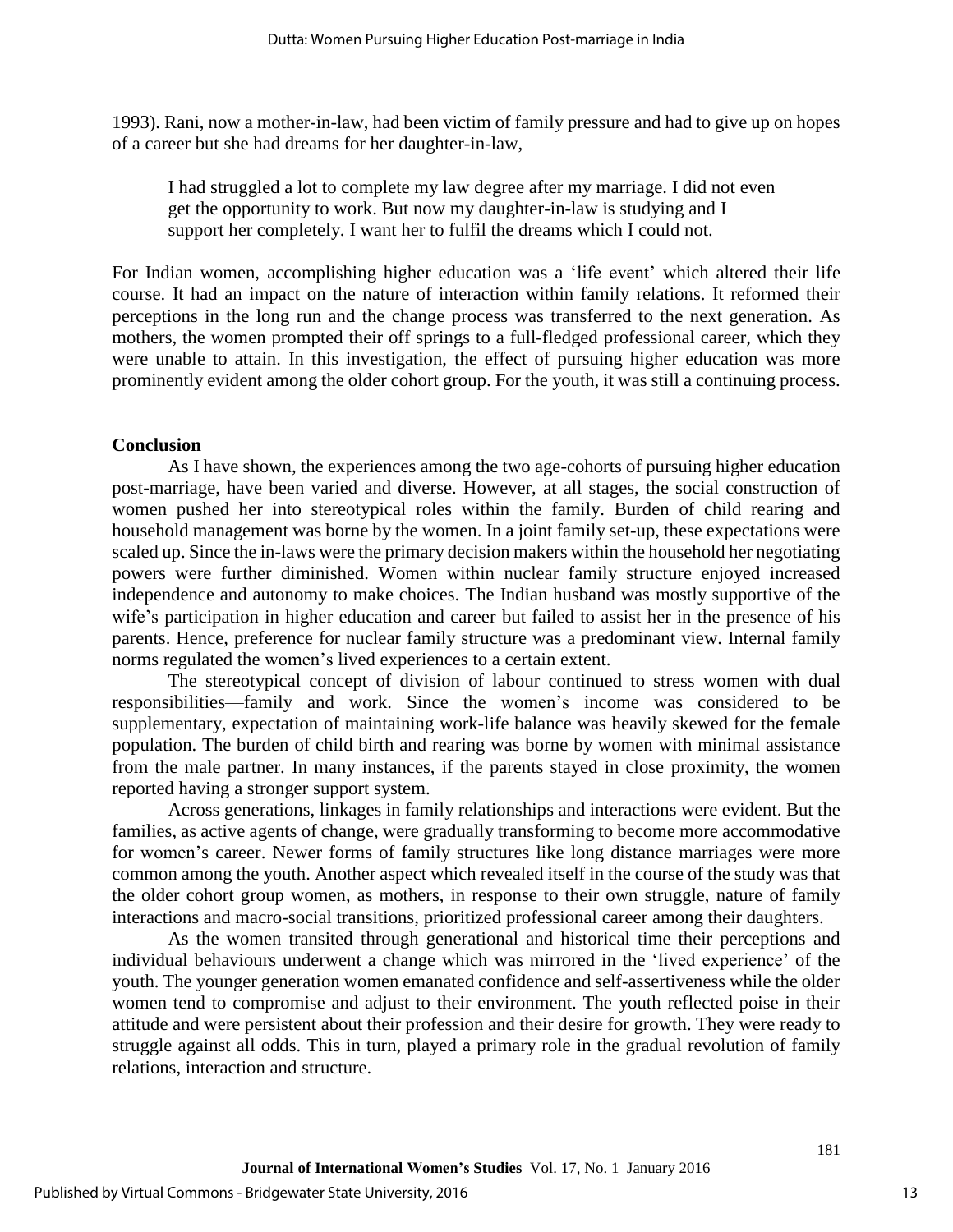The inter-cohort varied perceptions were not only impacted by personal insight, but also influenced by other factors beyond their own self. As the life course perspective showcases, the behaviour of a person is connected not only to a person's own life course, but also impacted by the environment at micro, meso and macro levels set in the cycle of historical time. Post 1991, with the liberalization of economic policies, globalization emerged in the Indian market. Urban hubs witnessed phenomenal growth. Commercialization and marketization boomed the economy. As employment trends altered, increasing number of women joined the workforce (Hensman, 2004; Shah, 2007; Richards & Gelleny, 2007). The younger age-cohort being a product of their time portrayed greater emphasis on professional growth and career aspirations.

# *Acknowledgements*

I would like to sincerely thank Professors Devi Prasad and Dabir for providing their valuable contributions to this study.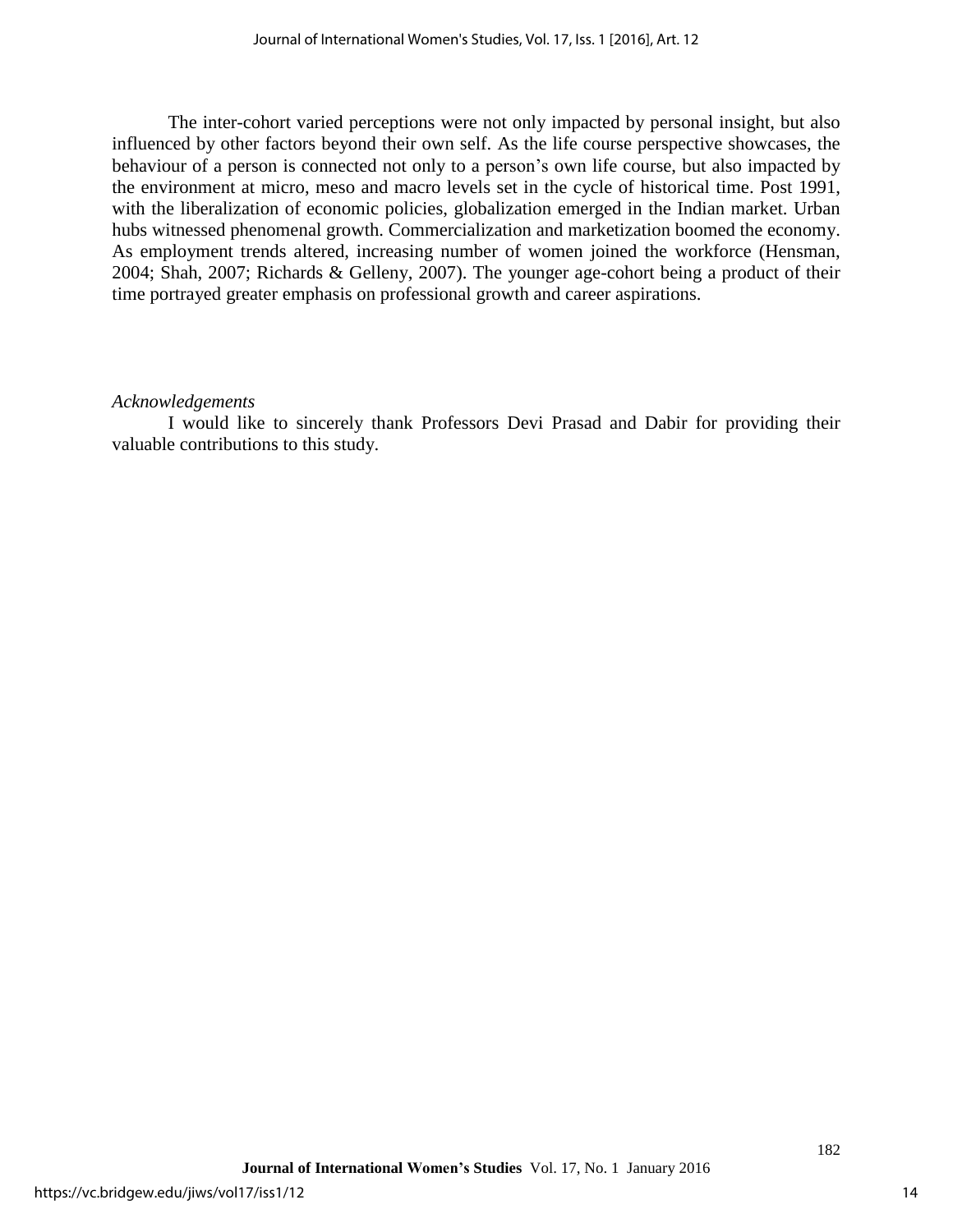# **References**

- Ahmad, I. (2003) Between the Ideal and the Real: Gender Relations within the Indian Joint Family in Pernau, M, Ahmad, I & Reifield, H. (eds.) (2003) Family *and Gender. Changing Values in Germany and India*. New Delhi: Sage Publications.
- Bagchi, J., Guha, J. & Sengupta, P. (1997) *Loved and Unloved. The Girl Child in the Family.* Kolkata: Stree Publishers.
- Bengston, V.L. & Allen, K. R. (1993) The Life Course Perspective Applied to Families over Time in P. Boss, W. Doherty, R. LaRossa, W. Schumm & S. Steinmetz (ed.) *Sourcebook of Family Theories and Methods: A Contextual Approach*. New York: Plenum.
- Blossfeld, Hans-Peter, and Johannes Huinink. 1991. Human capital investments or norms of role transition? How women's schooling and career affect the process of family formation. *American Journal of Sociology* 97 (1): 143-68.
- Bronfenbrenner, U. (1979) *The Ecology of Human Development. Experiments by nature and design.* USA: Harvard University Press.
- Chanana, K. (2001) *Interrogating Women's Education. Bounded Visions, Expanding Horizons*. New Delhi: Rawat Publications.
- Chanana, K. (2007) Globalization, Higher Education and Gender: Changing Subject Choices of Indian Women Students. *Economic and Political Weekly*, 42: 7, Feb. 2007: 590-598.
- Creswell, J.W. (2007) *Qualitative Inquiry and Research Design: Choosing among five traditions*, Second Edition. Thousand Oaks, CA: Sage Publications.
- Biswas R. (2006) Gender Inequality Among Adolescents in Participation of Activities for Selfdevelopment in Rural West Bengal. *Indian Journal of Community Sciences,* 31(1): 44-45.
- Elder, G.H. Jr. (1980) *Family Structure and Socialization*. New York: Wiley.
- Elder, G. H., Johnson, M. K. and Crosnoe, R. (2003) The Emergence and Development of Life Course Theory in J. T. Mortimer and M. J. Shanahan (ed.) *Handbook of the Life Course.* New York: Springer.
- Furstenberg, Frank F., Jr. 2010. On a new schedule: Transitions to adulthood and family change. *Future of Children* 20 (1): 67-87.
- Gore, M.S. (1988) *Education for Women's Equality*. New Delhi: Centre for Women's Development Studies.
- Government of India ( Ministry of Home Affairs) *Census of India 2011*. http://www.census2011.co.in/literacy.php
- Hango, D. W., and Bourdais, C.L. (2007) Early union formation in Canada: Links with education. *European Journal of Population* 23 (3/4): 339-68.
- Hartmann, H. (1981) The family as the locus of gender, class, and political struggles: The example of housework. Signs 6(3), Spring, 1981: 366-394.
- Hofferth, S. L., Reid, L, and Mott. F.L. (2001) The effects of early childbearing on schooling over time. *Family Planning Perspectives* 33 (6): 259-67.
- Horrocks, C. (2002) Using Life Course Theory to Explore the Social and Developmental Pathways of Young People Leaving Care. *Journal of Youth Studies*, 5(3): 325-336.
- Hensman, R. (2004) Globalization, Women and Work. Economic and Political Weekly, XXXIX (10), March, 2004: 1030-1034.
- Hutchinson, E.D. (2010) *Dimensions of Human Behaviour. The Changing Life Course*. Fourth Edition. Thousand Oaks, CA: Sage Publications.
- NCAER (The National Council of Applied Economic Research) (2011-12) IHDS (India Human Development Survey) http://ihds.umd.edu/index.html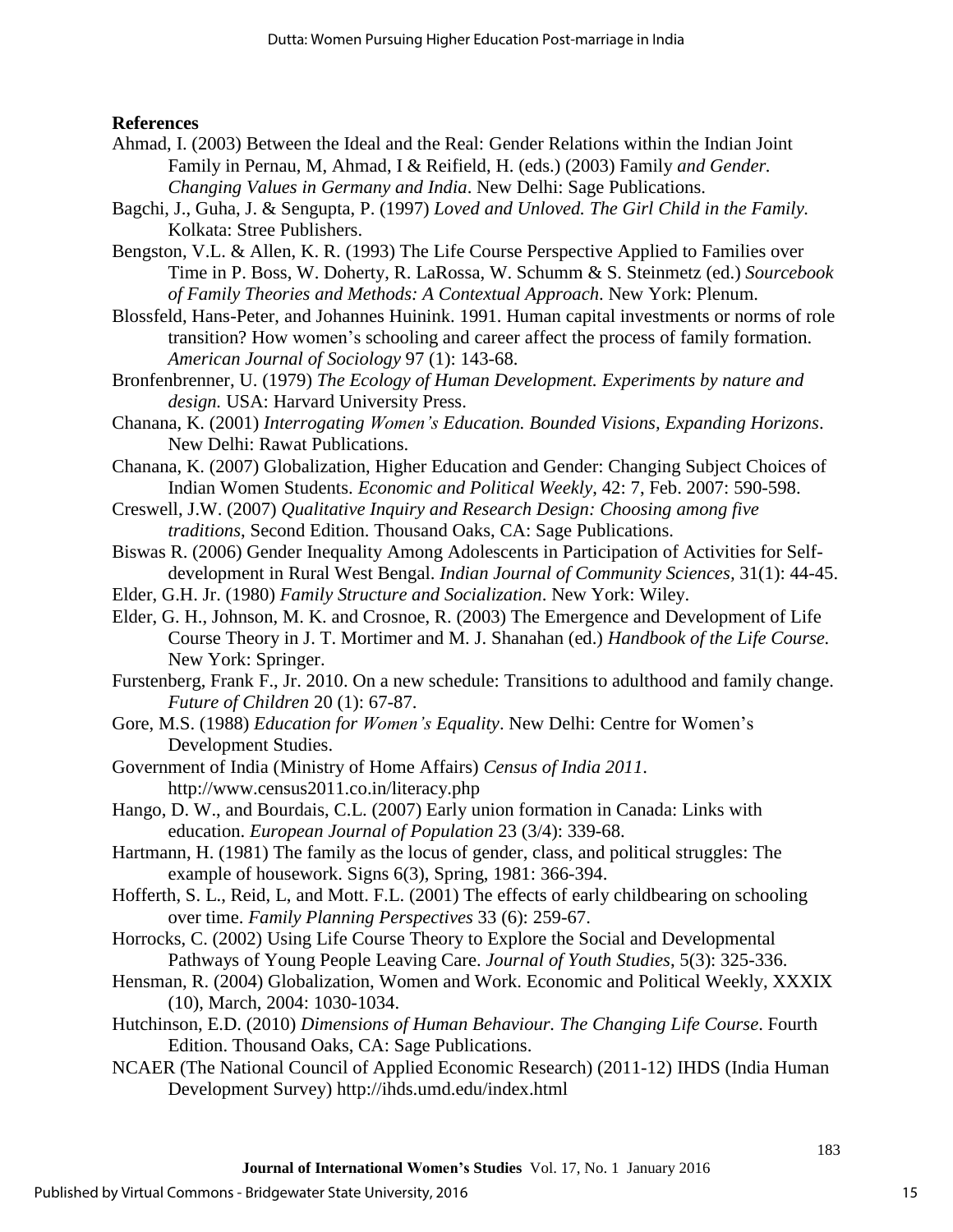- Ji, Y. (2013) Negotiating Marriage and Schooling: Nepalese Women's Transition to Adulthood. *The Annals of the American Academy of Political and Social Science*, 646: 194-213.
- Karlekar M. (1985) Poverty and Women's Work: A Study of Sweeper Women in Delhi. *Financial Express*, January 4, 1985: 3.
- Kumar, J. & Sangeeta (2013) Status of Women Education in India. *Educationia Confab*, 2: 4, April 2013: 162-176.

http://www.confabjournals.com/confabjournals/images/6520138351219.pdf

- Manjeshwar D. & Rayappa, H. (1986) School and Work. Are They Compatible. Indian *Journal of Social Work,* 47(2): 117-125.
- Moen, P. (1991) Transitions in Mid-life: Women's Work and Family Roles in the 1970's. *Journal of Marriage and Family*, 53:1, Feb. 1991: 135-150.
- Nair R. (1983) Education why do more girls dropout. *Kurukshetra,* 31(6): 14-16.
- National Statistical Organization (2013) *Women and Men in India*, 15th Issue. New Delhi: Government of India.

http://mospi.nic.in/Mospi\_New/upload/women\_men\_india\_2013\_part1.pdf

- Palanivel, R.V. & Sinthuja, M. (2012) Women's Work and Family Balance: The Scope for Equal Opportunity Programmes in India. *South Asia Research*, 32(3): 215-231.
- Parikh, I. & Shah, N.A. (1994) Women Managers in Transition: from Homes to Corporate Offices. The Indian Journal of Social Work, LV(2): 143-60.
- Rajadhyaksha, U & Smita, S. (2004) Tracing a Timeline for Work and Family Research in India. Economic and Political Weekly, XXXIX(17), April 2004: 1674-1680.
- Rao, V.V.P. & Rao, V.N. (1982) *Marriage, the family and women in India.* New Delhi: Heritage Publications.
- Raymo, James M. 2003. Educational attainment and the transition to first marriage among Japanese women. *Demography* 40 (1): 83-103.
- Richards, D.L. & Gelleny, L. (2007) Women's Status and Economic Globalization. International Studies Quarterly, 51(4), Dec. 2007: 855-876.
- Sekhar, T.V. & Hatti, N. (2010) Disappearing Daughters and Intensification of Gender Bias: Evidence from Two Village Studies in South India. *Sociological Bulletin*, 59(1), Jan.- Apr. 2010: 111-133.
- Shah, S.M. (2007) Women and Globalization. Pakistan Horizon, 60(4), Women's Concerns in International Relations, Oct. 2007: 47-67.
- Shanahan, Michael. 2000. Pathways to adulthood in changing society: Variability and mechanisms in life course perspective. *Annual Review of Sociology* 26:667-92.
- Shivalli, R., Rao, S. & Chitagubbi, G. (2010) Resourcefulness of School Going and Non-school Going Girls to the Family in Rural Areas. *Home and Community Science*. 4(2): 129-132.
- Sundari, S. (2008) An Empirical Study of Why Girls Work in India. *Indian Journal of Social Work*, 69(3), July 2008: 397-419.
- The Hindu (2014) *"Many women have no say in their marriage"*, New Delhi, March 16, 2014, http://www.thehindu.com/news/national/many-women-have-no-say-inmarriage/article5801893.ece
- Teachman, J.D. and Polonko, K.A. (1988) Marriage, Parenthood, and the College Enrollment of Men and Women. Social Forces, 67(2): 512-523.
- Thornton, Arland, William G. Axinn, and Jay D. Teachman. 1995. The influence of school enrollment and accumulation on cohabitation and marriage in early adulthood. *American Sociological Review* 60 (5): 762-74.